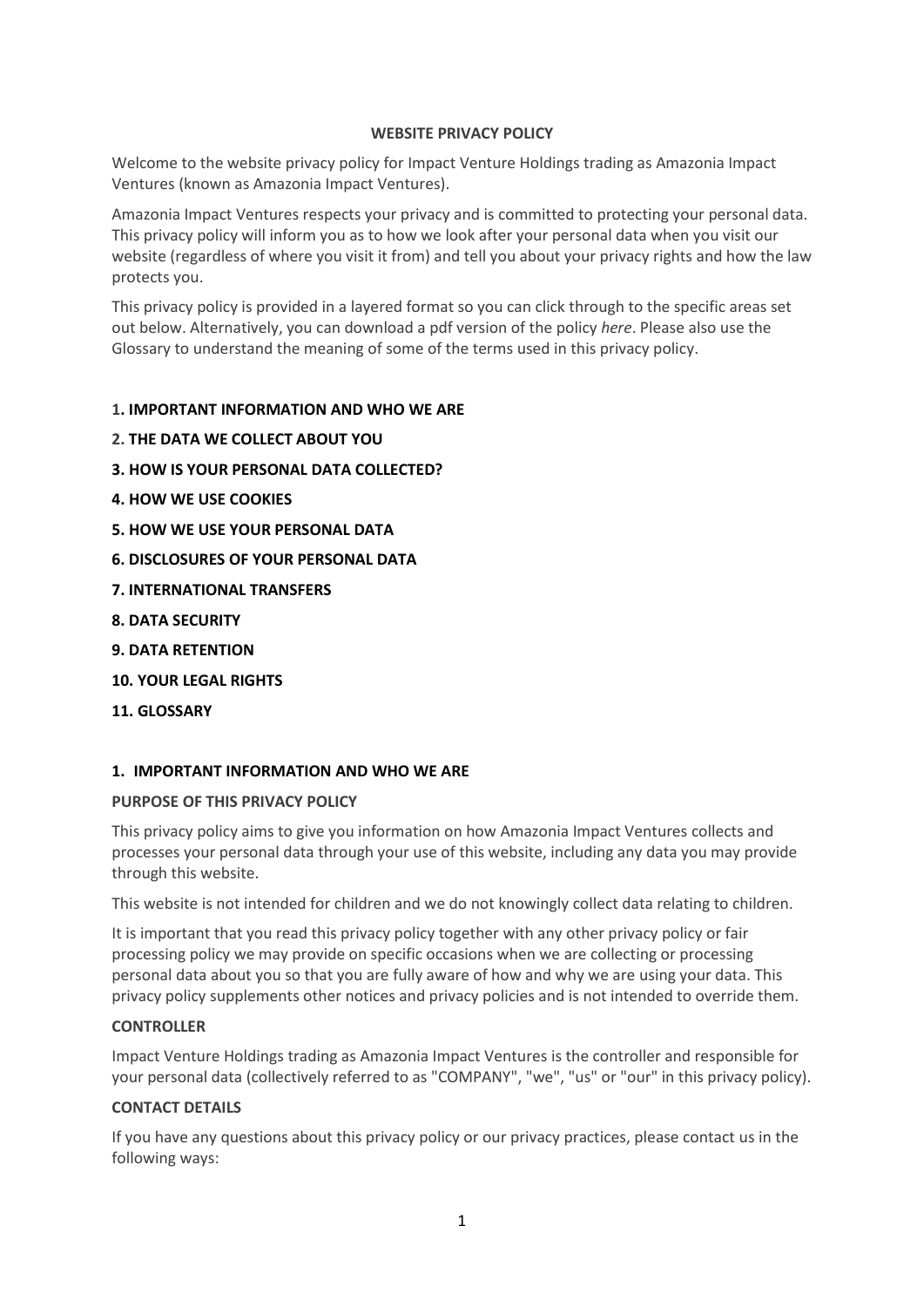Full name of legal entity: Impact Venture Holdings

Email address: info@impvholdings.com

Postal address: 413 Parkway House Sheen Lane London SW148LS United Kingdom

You have the right to make a complaint at any time to the Information Commissioner's Office (ICO), the UK regulator for data protection issues (*[www.ico.org.uk](http://www.ico.org.uk/)*). We would, however, appreciate the chance to deal with your concerns before you approach the ICO so please contact us in the first instance.

## **CHANGES TO THE PRIVACY POLICY AND YOUR DUTY TO INFORM US OF CHANGES**

We keep our privacy policy under regular review. This version was last updated on 23 June 2021.

It is important that the personal data we hold about you is accurate and current. Please keep us informed if your personal data changes during your relationship with us.

### **THIRD-PARTY LINKS**

This website may include links to third-party websites, plug-ins and applications. Clicking on those links or enabling those connections may allow third parties to collect or share data about you. We do not control these third-party websites and are not responsible for their privacy statements. When you leave our website, we encourage you to read the privacy policy of every website you visit.

## <span id="page-1-0"></span>**2. THE DATA WE COLLECT ABOUT YOU**

Personal data, or personal information, means any information about an individual from which that person can be identified. It does not include data where the identity has been removed (anonymous data).

We may collect, use, store and transfer different kinds of personal data about you which we have grouped together as follows:

- **Identity Data** includes first name, maiden name, last name, username or similar identifier, marital status, title, date of birth and gender.
- **Contact Data** includes billing address, delivery address, email address and telephone numbers.
- **Financial Data** includes bank account and payment card details.
- **Transaction Data** includes details about payments to and from you and other details of products and services you have purchased from us.
- **Technical Data** includes internet protocol (IP) address, your login data, browser type and version, time zone setting and location, browser plug-in types and versions, operating system and platform, and other technology on the devices you use to access this website.
- **Profile Data** includes your username and password, purchases or orders made by you, your interests, preferences, feedback and survey responses.
- **Usage Data** includes information about how you use our website, products and services.
- **Marketing and Communications Data** includes your preferences in receiving marketing from us and our third parties and your communication preferences.

We also collect, use and share **Aggregated Data** such as statistical or demographic data for any purpose. Aggregated Data could be derived from your personal data but is not considered personal data in law as this data will **not** directly or indirectly reveal your identity. For example, we may aggregate your Usage Data to calculate the percentage of users accessing a specific website feature.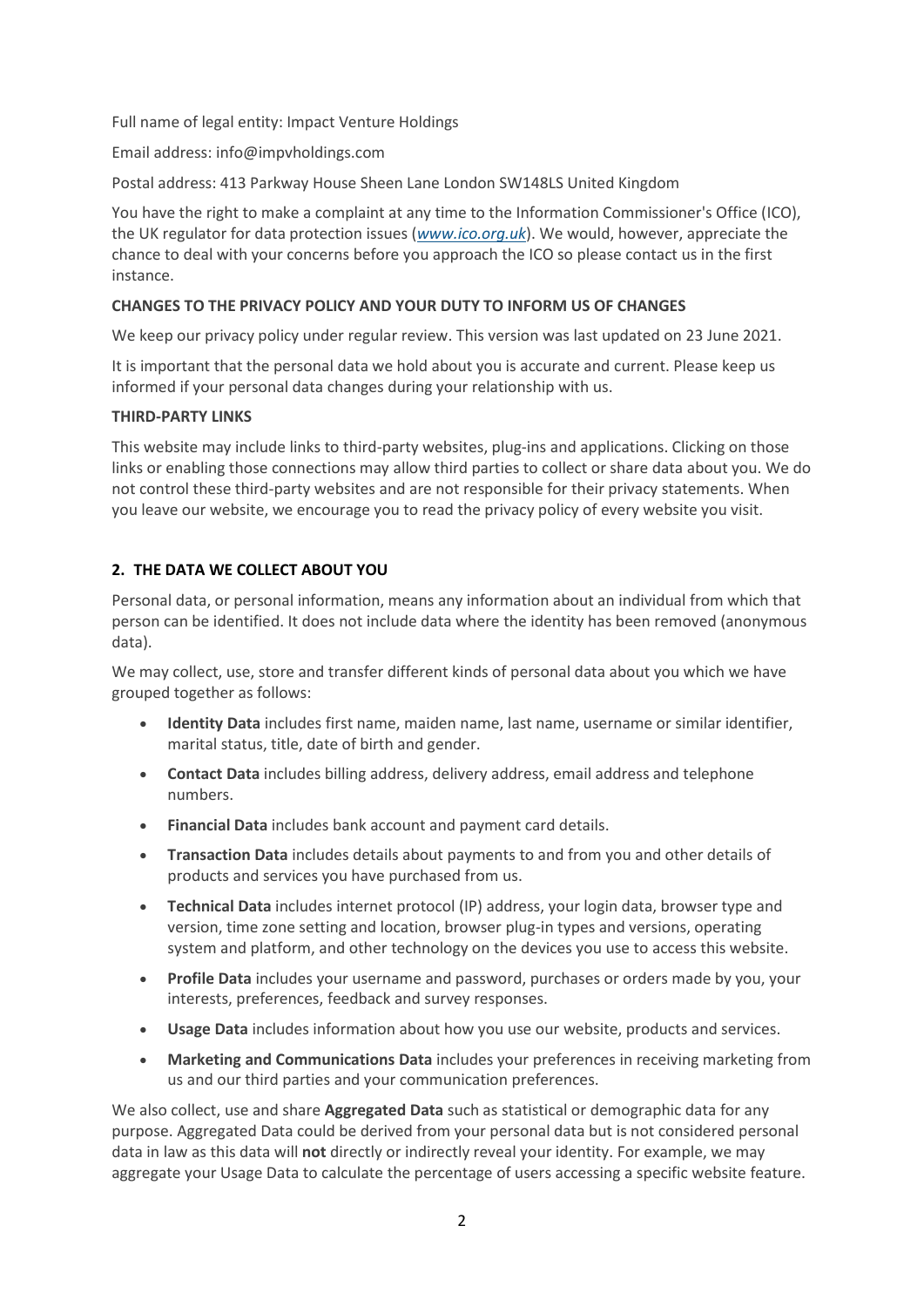However, if we combine or connect Aggregated Data with your personal data so that it can directly or indirectly identify you, we treat the combined data as personal data which will be used in accordance with this privacy policy.

We do not collect any **Special Categories of Personal Data** about you (this includes details about your race or ethnicity, religious or philosophical beliefs, sex life, sexual orientation, political opinions, trade union membership, information about your health, and genetic and biometric data). Nor do we collect any information about criminal convictions and offences.

### **IF YOU FAIL TO PROVIDE PERSONAL DATA**

Where we need to collect personal data by law, or under the terms of a contract we have with you, and you fail to provide that data when requested, we may not be able to perform the contract we have or are trying to enter into with you (for example, to provide you with goods or services). In this case, we may have to cancel a product or service you have with us but we will notify you if this is the case at the time.

## <span id="page-2-0"></span>**3. HOW IS YOUR PERSONAL DATA COLLECTED?**

We use different methods to collect data from and about you including through:

- **Direct interactions.** You may give us your Identity, Contact and Financial Data by filling in forms or by corresponding with us by post, phone, email or otherwise. This includes personal data you provide when you:
	- apply for our products or services:
	- create an account on our website;
	- request marketing to be sent to you;
	- give us feedback or contact us.
- **Automated technologies or interactions.** As you interact with our website, we will automatically collect Technical Data about your equipment, browsing actions and patterns. We collect this personal data by using cookies and other similar technologies. We may also receive Technical Data about you if you visit other websites employing our cookies. Please see *[How we use cookies](#page-2-1)* below for further details.
- **Third parties or publicly available sources.** We will receive personal data about you from various third parties and public sources as set out below:

Technical Data from the following parties analytics providers such as Google based outside the UK.

Identity and Contact Data from publicly available sources such as Companies House based inside the UK.

## <span id="page-2-1"></span>**4. HOW WE USE COOKIES**

A cookie is a small file of letters and numbers that we store on your browser or the hard drive of your computer if you agree. Cookies contain information that is transferred to your computer's hard drive.

We use the following cookies:

• **Strictly necessary cookies.** These are cookies that are required for the operation of our website. They include, for example, cookies that enable you to log into secure areas of our website, use a shopping cart or make use of e-billing services.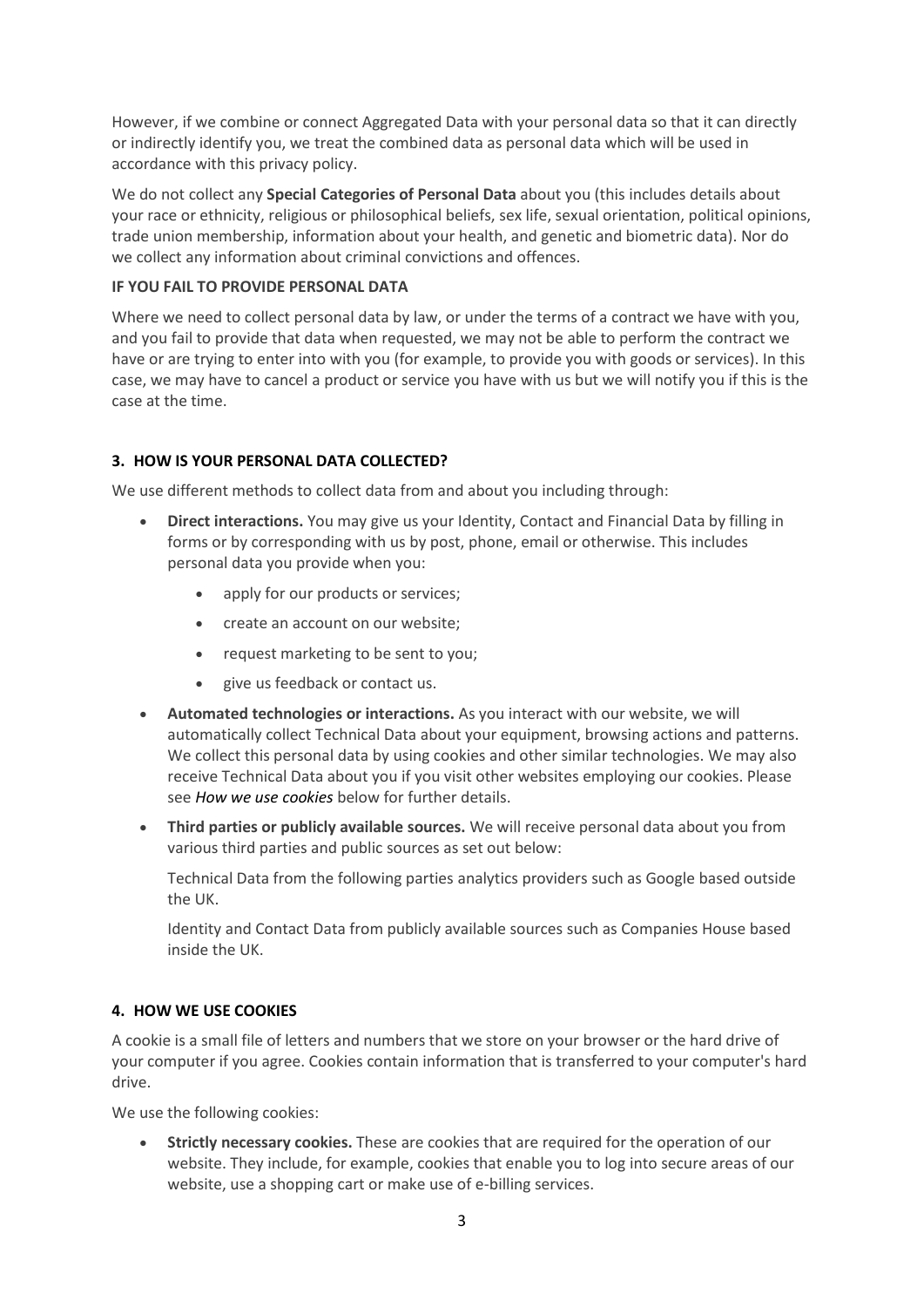- **Analytical or performance cookies.** These allow us to recognise and count the number of visitors and to see how visitors move around our website when they are using it. This helps us to improve the way our website works, for example, by ensuring that users are finding what they are looking for easily.
- **Functionality cookies.** These are used to recognise you when you return to our website. This enables us to personalise our content for you, greet you by name and remember your preferences (for example, your choice of language or region).
- **Targeting cookies.** These cookies record your visit to our website, the pages you have visited and the links you have followed. We will use this information to make our website and the advertising displayed on it more relevant to your interests. We may also share this information with third parties for this purpose.

Some of these cookies may be placed by third parties such as our service providers. Some third parties may also use cookies, over which we have no control. These third parties may include, for example, advertising networks and providers of external services like web traffic analysis services. These third party cookies are likely to be analytical cookies or performance cookies or targeting cookies.

You can block cookies by activating the setting on your browser that allows you to refuse the setting of all or some cookies. However, if you use your browser settings to block all cookies (including essential cookies) you may not be able to access all or parts of our website.

# **5. HOW WE USE YOUR PERSONAL DATA**

We will only use your personal data when the law allows us to. Most commonly, we will use your personal data in the following circumstances:

- Where we need to perform the contract we are about to enter into or have entered into with you.
- Where it is necessary for our legitimate interests (or those of a third party) and your interests and fundamental rights do not override those interests.
- Where we need to comply with a legal obligation.

### Click *[here](#page-7-2)* to find out more about the types of lawful basis that we will rely on to process your personal data.

Generally, we do not rely on consent as a legal basis for processing your personal data although we will get your consent before sending third party direct marketing communications to you via email or text message. You have the right to withdraw consent to marketing at any time by contacting us.

## **PURPOSES FOR WHICH WE WILL USE YOUR PERSONAL DATA**

We have set out below, in a table format, a description of all the ways we plan to use your personal data, and which of the legal bases we rely on to do so. We have also identified what our legitimate interests are where appropriate.

Note that we may process your personal data for more than one lawful ground depending on the specific purpose for which we are using your data. Please contact us if you need details about the specific legal ground we are relying on to process your personal data where more than one ground has been set out in the table below.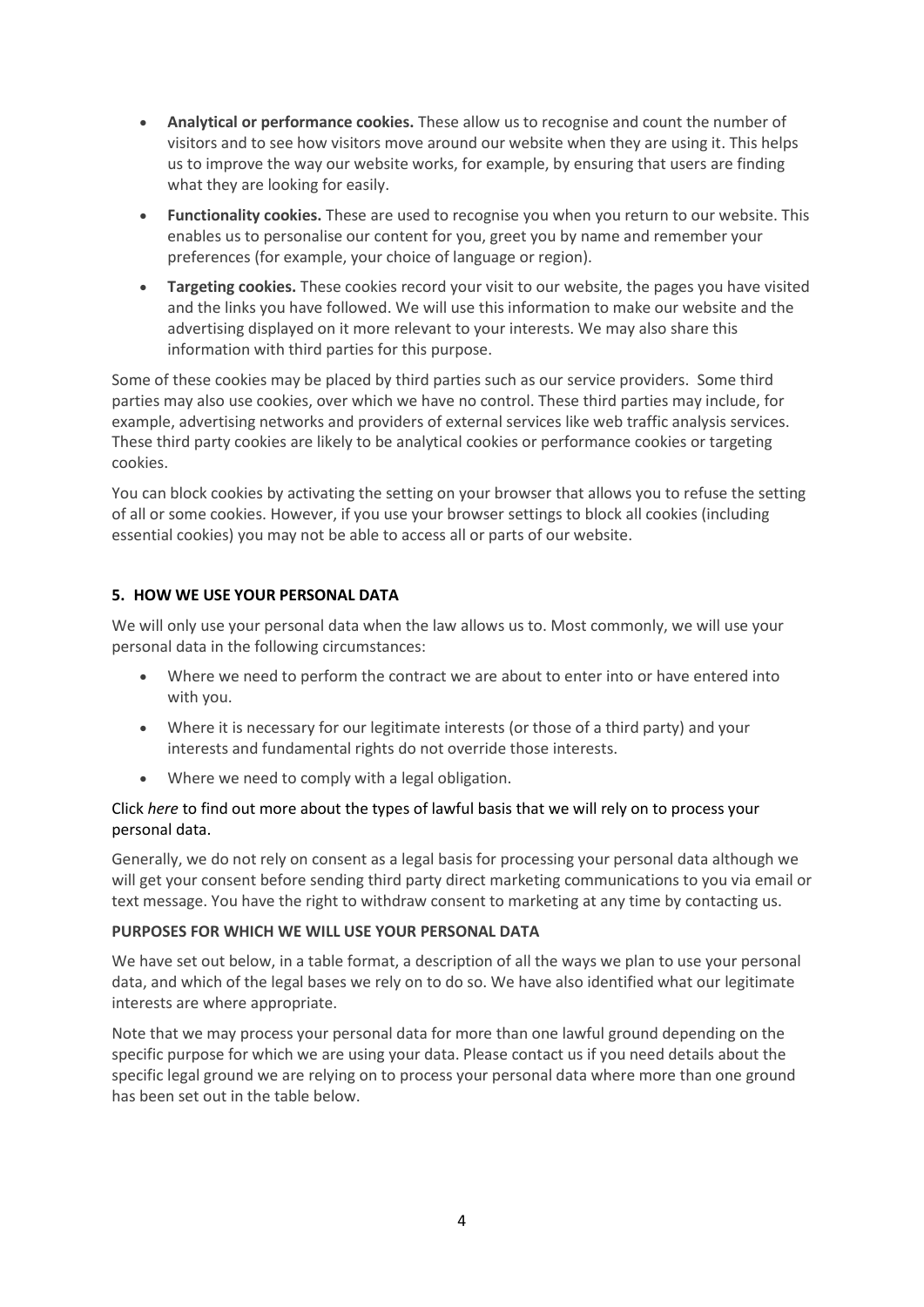| <b>Purpose/Activity</b>                                                                                                                                                                    | Type of data                                                                                                    | Lawful basis for processing including<br>basis of legitimate interest                                                                                                                                                                                                                                          |
|--------------------------------------------------------------------------------------------------------------------------------------------------------------------------------------------|-----------------------------------------------------------------------------------------------------------------|----------------------------------------------------------------------------------------------------------------------------------------------------------------------------------------------------------------------------------------------------------------------------------------------------------------|
| To register you as a new<br>customer                                                                                                                                                       | (a) Identity<br>(b) Contact                                                                                     | Performance of a contract with you                                                                                                                                                                                                                                                                             |
| To manage our relationship<br>with you which will include:<br>(a) Notifying you about<br>changes to our terms or<br>privacy policy<br>(b) Asking you to leave a<br>review or take a survey | (a) Identity<br>(b) Contact<br>(c) Profile<br>(d) Marketing and<br>Communications                               | (a) Performance of a contract with you<br>(b) Necessary to comply with a legal<br>obligation<br>(c) Necessary for our legitimate<br>interests (to keep our records updated<br>and to study how customers use our<br>products/services)                                                                         |
| To administer and protect our<br>business and this website<br>(including troubleshooting,<br>data analysis, testing, system<br>maintenance, support,<br>reporting and hosting of data)     | (a) Identity<br>(b) Contact<br>(c) Technical                                                                    | (a) Necessary for our legitimate<br>interests (for running our business,<br>provision of administration and IT<br>services, network security, to prevent<br>fraud and in the context of a business<br>reorganisation or group restructuring<br>exercise)<br>(b) Necessary to comply with a legal<br>obligation |
| To deliver relevant website<br>content and advertisements to<br>you and measure or<br>understand the effectiveness<br>of the advertising we serve to<br>you                                | (a) Identity<br>(b) Contact<br>(c) Profile<br>(d) Usage<br>(e) Marketing and<br>Communications<br>(f) Technical | Necessary for our legitimate interests<br>(to study how customers use our<br>products/services, to develop them, to<br>grow our business and to inform our<br>marketing strategy)                                                                                                                              |
| To use data analytics to<br>improve our website,<br>products/services, marketing,<br>customer relationships and<br>experiences                                                             | (a) Technical<br>(b) Usage                                                                                      | Necessary for our legitimate interests<br>(to define types of customers for our<br>products and services, to keep our<br>website updated and relevant, to<br>develop our business and to inform<br>our marketing strategy)                                                                                     |
| To make suggestions and<br>recommendations to you<br>about goods or services that<br>may be of interest to you                                                                             | (a) Identity<br>(b) Contact<br>(c) Technical<br>(d) Usage<br>(e) Profile<br>(f) Marketing and<br>Communications | Necessary for our legitimate interests<br>(to develop our products/services and<br>grow our business)                                                                                                                                                                                                          |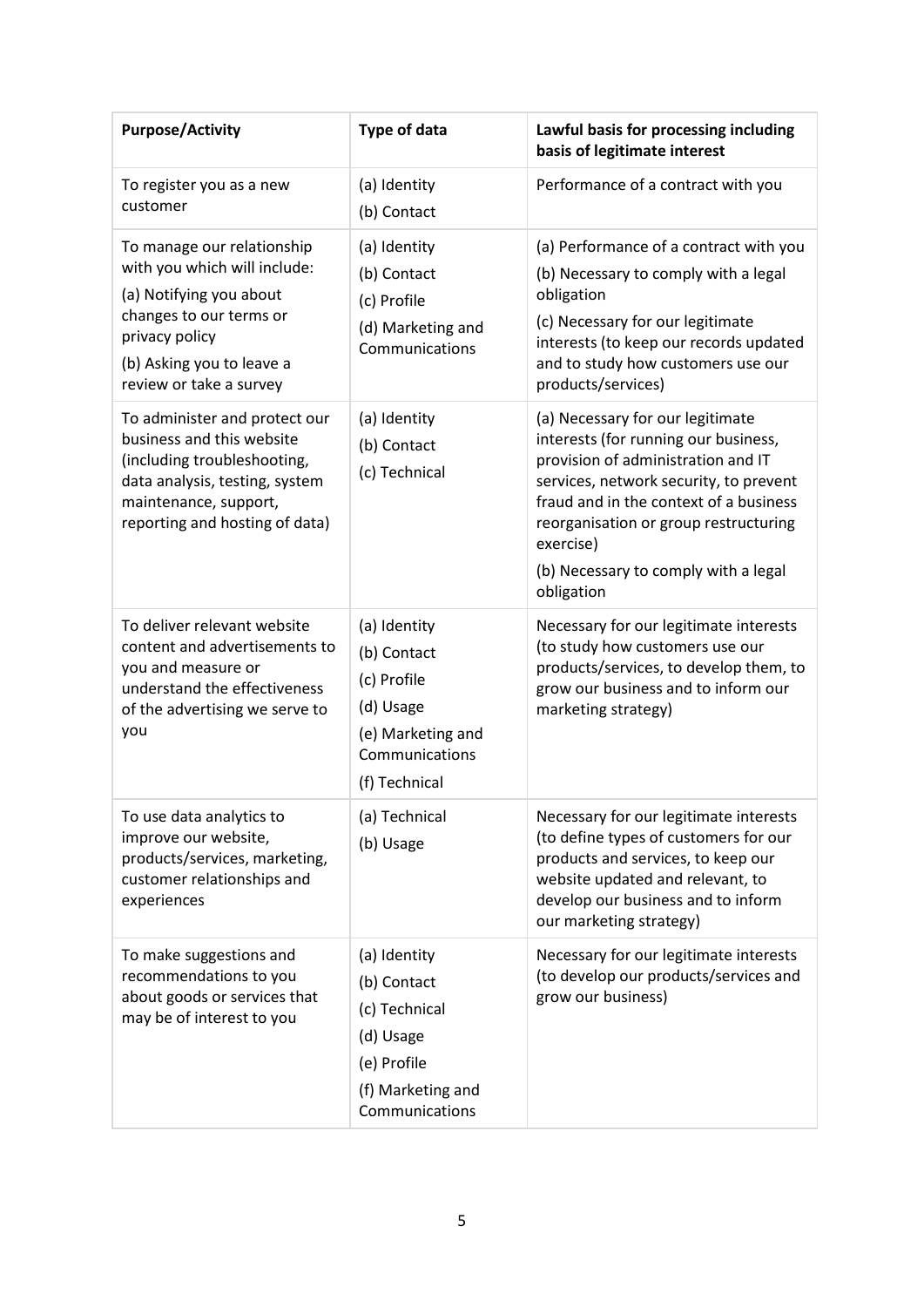### **MARKETING**

We strive to provide you with choices regarding certain personal data uses, particularly around marketing and advertising.

### **PROMOTIONAL OFFERS FROM US**

We may use your Identity, Contact, Technical, Usage and Profile Data to form a view on what we think you may want or need, or what may be of interest to you. This is how we decide which products, services and offers may be relevant for you (we call this marketing).

You will receive marketing communications from us if you have requested information from us and you have not opted out of receiving that marketing.

### **THIRD-PARTY MARKETING**

We will get your express opt-in consent before we share your personal data with any third party for marketing purposes.

### **OPTING OUT**

You can ask us or third parties to stop sending you marketing messages at any time by following the opt-out links on any marketing message sent to you or by contacting us at any time.

Where you opt out of receiving these marketing messages, this will not apply to personal data provided to us as a result of accessing the website.

### **CHANGE OF PURPOSE**

We will only use your personal data for the purposes for which we collected it, unless we reasonably consider that we need to use it for another reason and that reason is compatible with the original purpose. If you wish to get an explanation as to how the processing for the new purpose is compatible with the original purpose, please contact us.

If we need to use your personal data for an unrelated purpose, we will notify you and we will explain the legal basis which allows us to do so.

Please note that we may process your personal data without your knowledge or consent, in compliance with the above rules, where this is required or permitted by law.

## <span id="page-5-0"></span>**6. DISCLOSURES OF YOUR PERSONAL DATA**

We may share your personal data with the parties set out below for the purposes set out in the table above.

- External Third Parties as set out in the Glossary.
- Specific third parties listed in the table above.
- Third parties to whom we may choose to sell, transfer or merge parts of our business or our assets. Alternatively, we may seek to acquire other businesses or merge with them. If a change happens to our business, then the new owners may use your personal data in the same way as set out in this privacy policy.

We require all third parties to respect the security of your personal data and to treat it in accordance with the law. We do not allow our third-party service providers to use your personal data for their own purposes and only permit them to process your personal data for specified purposes and in accordance with our instructions.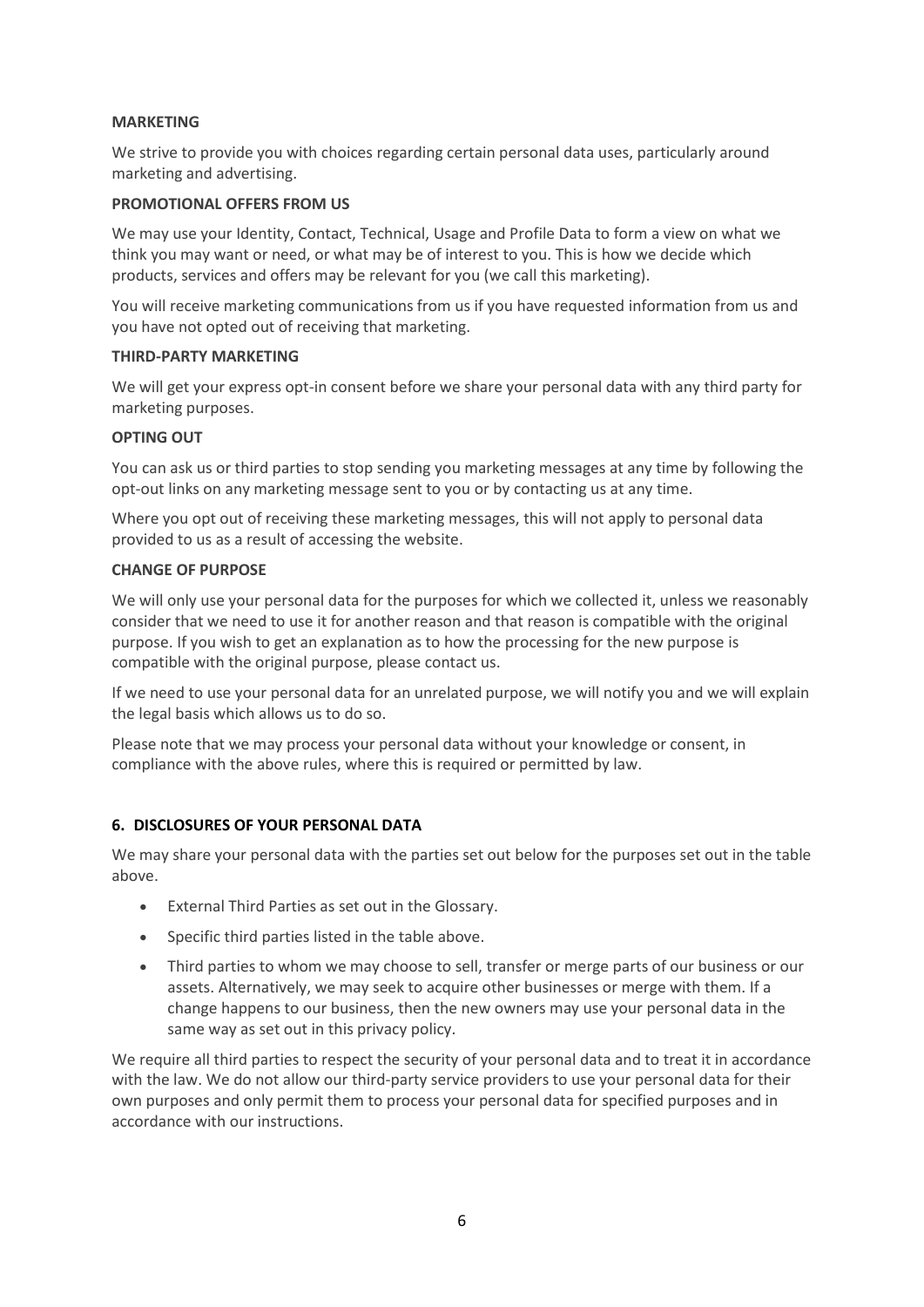## <span id="page-6-0"></span>**7. INTERNATIONAL TRANSFERS**

Many of our external third parties are based outside the UK so their processing of your personal data will involve a transfer of data outside the UK.

Whenever we transfer your personal data out of the UK, we ensure a similar degree of protection is afforded to it by ensuring at least one of the following safeguards is implemented:

- We will only transfer your personal data to countries that have been deemed to provide an adequate level of protection for personal data.
- Where we use certain service providers, we may use specific contracts approved for use in the UK which give personal data the same protection it has in the UK.

Please contact us if you want further information on the specific mechanism used by us when transferring your personal data out of the UK.

## <span id="page-6-1"></span>**8. DATA SECURITY**

We have put in place appropriate security measures to prevent your personal data from being accidentally lost, used or accessed in an unauthorised way, altered or disclosed. In addition, we limit access to your personal data to those employees, agents, contractors and other third parties who have a business need to know. They will only process your personal data on our instructions and they are subject to a duty of confidentiality.

We have put in place procedures to deal with any suspected personal data breach and will notify you and any applicable regulator of a breach where we are legally required to do so.

## <span id="page-6-2"></span>**9. DATA RETENTION**

### **HOW LONG WILL YOU USE MY PERSONAL DATA FOR?**

We will only retain your personal data for as long as reasonably necessary to fulfil the purposes we collected it for, including for the purposes of satisfying any legal, regulatory, tax, accounting or reporting requirements. We may retain your personal data for a longer period in the event of a complaint or if we reasonably believe there is a prospect of litigation in respect to our relationship with you.

To determine the appropriate retention period for personal data, we consider the amount, nature and sensitivity of the personal data, the potential risk of harm from unauthorised use or disclosure of your personal data, the purposes for which we process your personal data and whether we can achieve those purposes through other means, and the applicable legal, regulatory, tax, accounting or other requirements.

By law we have to keep basic information about our customers (including Contact, Identity, Financial and Transaction Data) for six years after they cease being customers for tax purposes.

In some circumstances you can ask us to delete your data: see your legal rights below for further information.

In some circumstances we will anonymise your personal data (so that it can no longer be associated with you) for research or statistical purposes, in which case we may use this information indefinitely without further notice to you.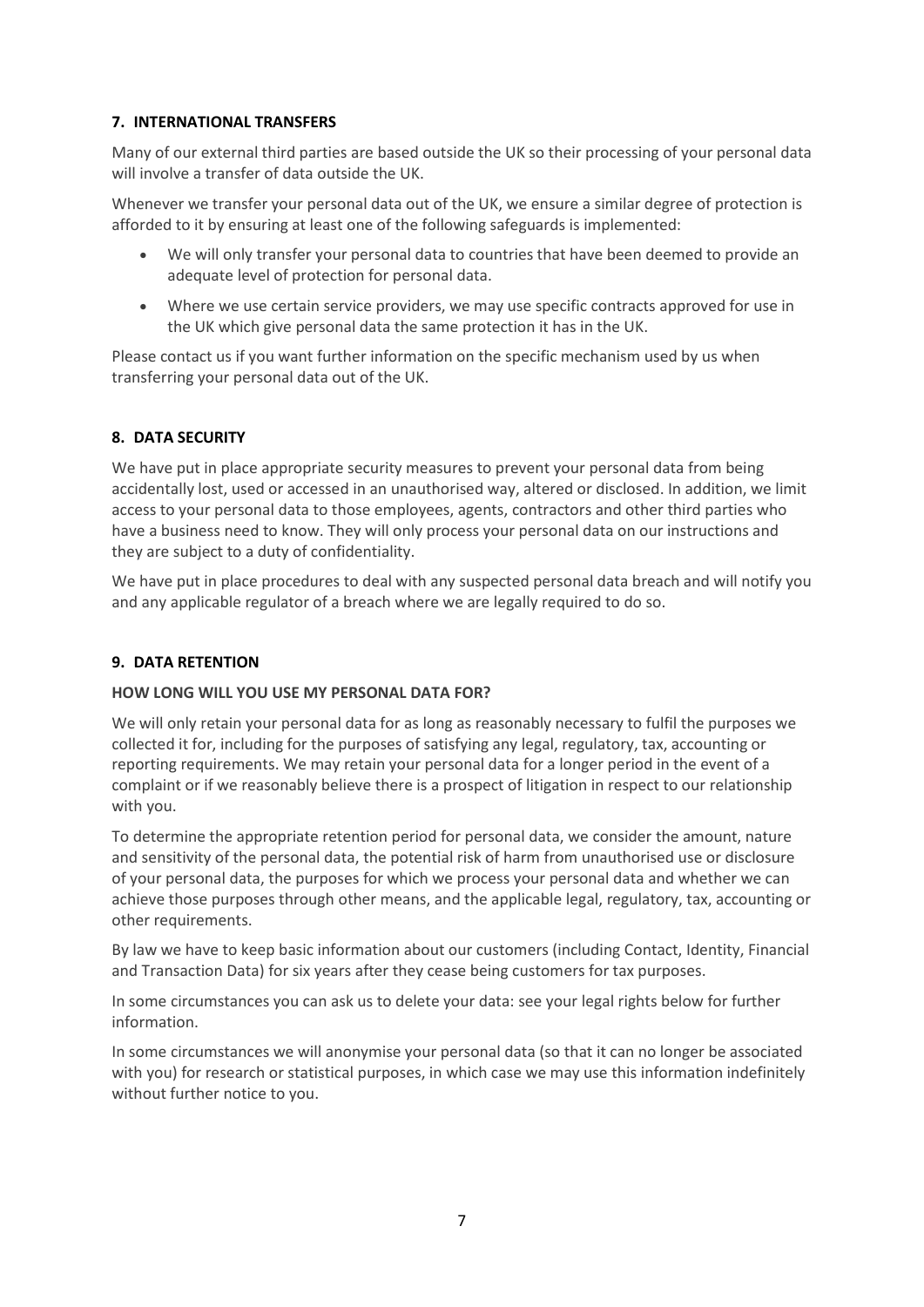### <span id="page-7-0"></span>**10.YOUR LEGAL RIGHTS**

Under certain circumstances, you have rights under data protection laws in relation to your personal data. Please click on the links below to find out more about these rights:

- *Request access to your [personal](#page-8-0) data*
- *Request [correction](#page-8-1) of your personal data*
- *Request erasure of your [personal](#page-8-2) data*
- *Object to [processing](#page-8-3) of your personal data*
- *Request restriction of [processing](#page-8-4) your personal data*
- *Request transfer of your [personal](#page-8-5) data*
- *Right to [withdraw](#page-8-6) consent*

If you wish to exercise any of the rights set out above, please contact us.

### **NO FEE USUALLY REQUIRED**

You will not have to pay a fee to access your personal data (or to exercise any of the other rights). However, we may charge a reasonable fee if your request is clearly unfounded, repetitive or excessive. Alternatively, we could refuse to comply with your request in these circumstances.

#### **WHAT WE MAY NEED FROM YOU**

We may need to request specific information from you to help us confirm your identity and ensure your right to access your personal data (or to exercise any of your other rights). This is a security measure to ensure that personal data is not disclosed to any person who has no right to receive it. We may also contact you to ask you for further information in relation to your request to speed up our response.

### **TIME LIMIT TO RESPOND**

We try to respond to all legitimate requests within one month. Occasionally it could take us longer than a month if your request is particularly complex or you have made a number of requests. In this case, we will notify you and keep you updated.

### <span id="page-7-1"></span>**11.GLOSSARY**

### <span id="page-7-2"></span>**LAWFUL BASIS**

**Legitimate Interest** means the interest of our business in conducting and managing our business to enable us to give you the best service/product and the best and most secure experience. We make sure we consider and balance any potential impact on you (both positive and negative) and your rights before we process your personal data for our legitimate interests. We do not use your personal data for activities where our interests are overridden by the impact on you (unless we have your consent or are otherwise required or permitted to by law). You can obtain further information about how we assess our legitimate interests against any potential impact on you in respect of specific activities by contacting us.

**Performance of Contract** means processing your data where it is necessary for the performance of a contract to which you are a party or to take steps at your request before entering into such a contract.

**Comply with a legal obligation** means processing your personal data where it is necessary for compliance with a legal obligation that we are subject to.